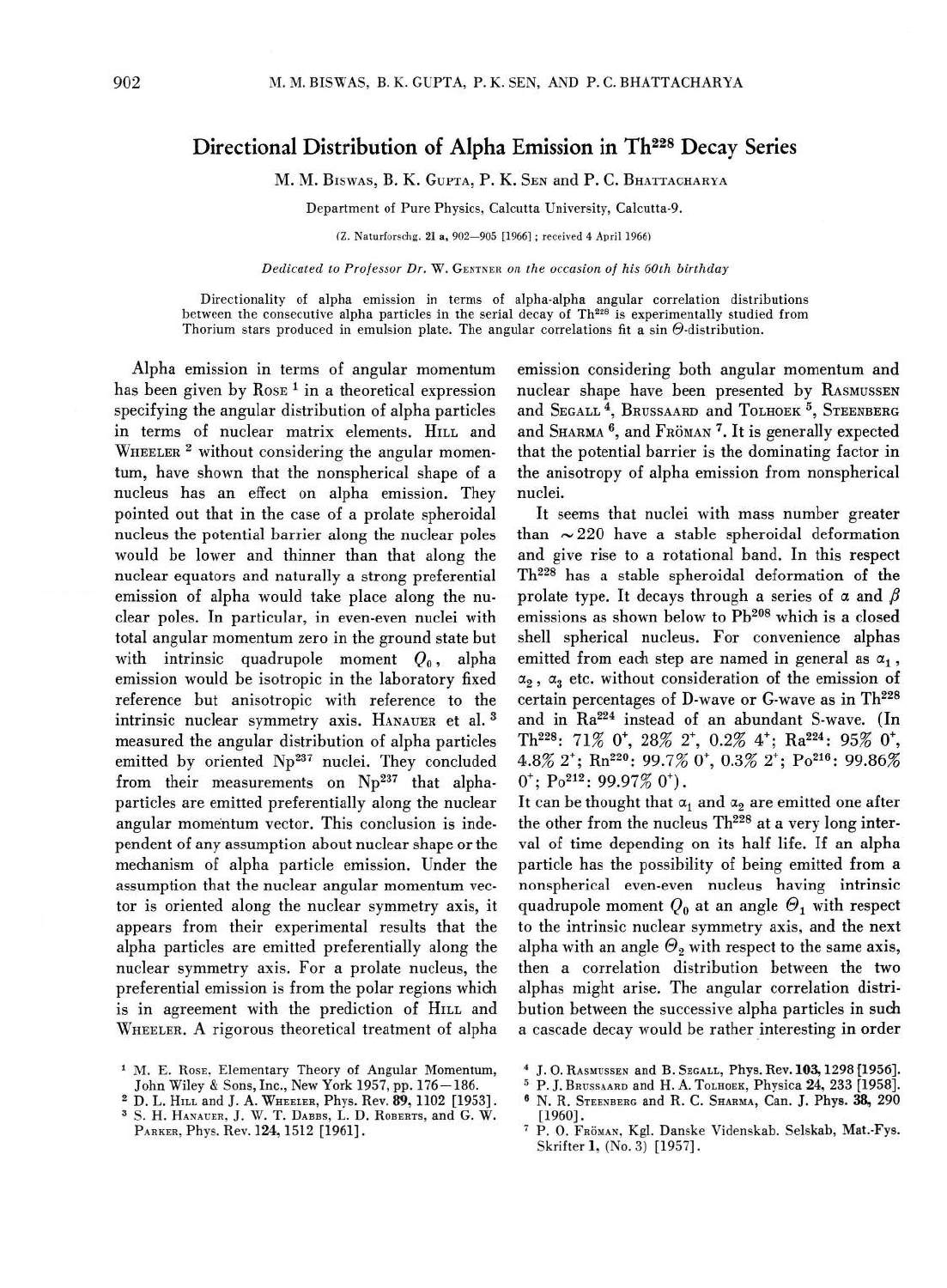to see how the spheroidal shape of the Th228-nucleus attains the spherical one. In 1936 W**ILKINS** 8 measured

**TH228ÜV fisRa224 ^ pn220 ^ P<)21. ü i p <sup>b</sup> « » ^ ßi» « < )^Pb 2 0 <sup>9</sup>**

the angles between pairs of alpha tracks in Radium and Thorium stars produced in emulsion plates. He observed that in radium-plate Radium C' of length 30 grains makes a characteristic angle of  $110^{\circ}$  with an accompanying trade of length 20 grains. A pair each of length 13 grains making an angle of about 170° seems to occur frequently. In the thorium plate characteristic groups have also been found by him, but the typical angle between the pairs was not mentioned in his work. At that time the technique of measurement in emulsion .plates was not highly developed. Under such circumstances, an investigation is being carried out to measure the angles between the successive alpha particles emitted in the serial decay of Th<sup>228</sup>. That is the angles  $\alpha_1$ ,  $\alpha_2$ ,  $\alpha_3$ ,  $\alpha_4$ ,  $\alpha_3 \alpha_4$  and  $\alpha_4 \alpha_5$  are measured. The angle  $\alpha_4 \alpha_6$  is also measured, though  $\alpha_6$  transition is not an even-even case. In this report details of the experimental technique are given and results of preliminary nature are represented in a qualitative way, defering the final conclusion at a later time.

#### **Experiment**

### *Production of alpha stars of thorium in emulsion plates*

In order to record the alpha stars produced by decay of Th228 and its daughter members, K0-plates (Ilford) are exposed to thorium nitrate solution containing 0.982% of thorium in  $(N) HNO<sub>3</sub>$  solution. The  $p_H$  value of the solution is adjusted to nearly  $5-6$  by adding ammonium acetate to it. The plates are soaked with the solution at  $\sim 68$  <sup>o</sup>F for 10 minutes and rinsed in distilled water and then left in a light-tight box for 13 days for the production of latent images of the stars. The plates are then processed by the metolhydroquinone developer recommended by M/s Ilford Ltd. The processing steps are conducted at  $~68$  °F as follows: presoaking for 10 min, developing for 25 min, rinsing for 2 min, keeping in stop bath (2% acetic acid) for 12 min, rinsing for 2 min, fixing in hypobath (30%) for 2 hrs and final washing in distilled water for 3 hrs. The procedure is carried out in a room illuminated by orange-coloured safelight. After washing the plates are kept for 12 hrs in a dust-free closed chamber for drying.

**8 T. R. WILKINS, Phys. Rev.<sup>49</sup> , 63 9 [1936] .** 

# *Measurement of angles*

Stars which originated from a common centre, all prongs of which ended within the emulsion, are selected. The tracks of most of the stars originated from a common centre as observed within the limitations of microscopic view, the recoil of the daughter nucleus being too small to produce any observable displacement in the emulsion. One prong track to five prong stars have been obtained. In some cases, due to diffusion of gaseous radon (thoron) its subsequent decay-alphas are found to be displaced from the previous origin and to form another centre. All such stars are discarded. As far as possible only stars free from distortions are selected. Ranges of the trade of the selected stars are measured in a Leitz microscope (type Ortholux) with a total magnification  $850 \times$  in a combination of an eyepiece micrometer  $(12.5 \times)$  and an oil immersion objective  $(53 \times)$ . The alpha particles from each decaying nucleus are identified from the range-energy relation. The distribution of the ranges of the alpha particles emitted from each nucleus are first assumed as given by Powell et al. ". On this basis several hundreds of particles emitted from each nucleus are measured and histograms of 600 particles for each group are drawn. From these histograms, the range distributions of alphas from each nucleus are obtained in these measurements. The ranges are given in Table 1.

| Name of<br>nuclei<br>emitting<br>particular<br>alpha<br>particles                                                                                      | Ranges in microns                                                                                                                                                                | Mean range<br>in microns                                                         |
|--------------------------------------------------------------------------------------------------------------------------------------------------------|----------------------------------------------------------------------------------------------------------------------------------------------------------------------------------|----------------------------------------------------------------------------------|
| Th <sup>228</sup> $(\alpha_1)$<br>$Ra^{224}(\alpha_2)$<br>$\text{Rn}^{220}$ ( $\alpha_3$ )<br>$Po^{216}(\alpha_4)$<br>Po <sup>212</sup> ( $\alpha_5$ ) | $19.75 + 0.07$ to $25.00 + 0.09$<br>$21.50 + 0.08$ to $27.25 + 0.10$<br>$27.50 + 0.10$ to $30.75 + 0.11$<br>$30.25 + 0.11$ to $35.20 + 0.13$<br>$44.75 + 0.16$ to $51.20 + 0.18$ | $23.25+0.08$<br>$25.25 + 0.09$<br>$29.10+0.10$<br>$32.30+0.12$<br>$47.80 + 0.17$ |
| Bi <sup>212</sup> $(\alpha_6)$                                                                                                                         | $25.50 + 0.09$ to $28.80 + 0.10$                                                                                                                                                 | $27.95 \pm 0.10$                                                                 |

**Table 1. Observed ranges in emulsion of alphas emitted from different nuclei.** 

**9 C.<sup>F</sup> . POWELL, P. H. FOWLER, and<sup>D</sup> . H. PERKINS, The Study of Elementary Particles by the Photographic Method, Pergamon Press, London 1959, p. 138.**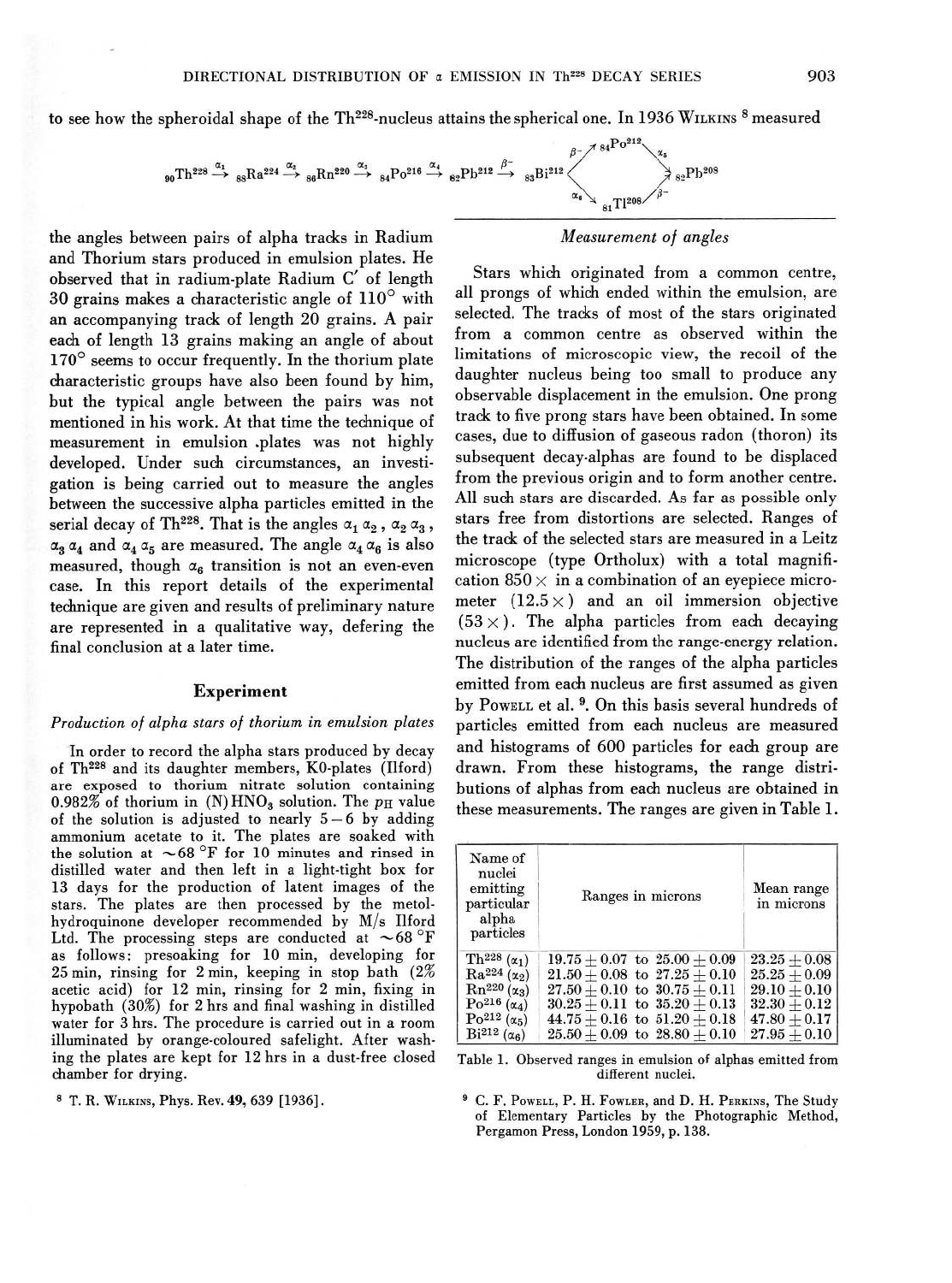Angles between the consecutive alpha particles such as  $\alpha_1 \alpha_2$ ,  $\alpha_2 \alpha_3$ ,  $\alpha_3 \alpha_4$ ,  $\alpha_4 \alpha_5$  and  $\alpha_4 \alpha_6$  are measured with the help of an eyepiece goniometer  $(12.5 \times)$ capable of measuring up to one minute. The angles are converted into space angles with the help of a **WULF'S** stereographic projection net graduated at two degree interval.

### **Results**

The ranges of  $\alpha_3$  and  $\alpha_6$ , though each having a different mean value, overlap each other in certain portions. To avoid this confusion the angles  $a_2 a_3$ and  $\alpha_3 \alpha_4$  measured from the stars produced through the branch  $Po^{212}$  and through the branch  $T1^{208}$  are separately analysed. A total of 3346 angles has so far been measured. 2300 angles are utilised for angular distributions taking  $\alpha_2 \alpha_3$  and  $\alpha_3 \alpha_4$  from the stars produced only through the branch Po<sup>212</sup>. The correlations of the angles  $\alpha_1 \alpha_2$  and  $\alpha_4 \alpha_6$  are excluded in the present report. The distributions of  $a_2 a_3$ ,  $\alpha_3 \alpha_4$  and  $\alpha_4 \alpha_5$  are normalised to unity at  $90^\circ$  and are shown in Fig. 1, 2, 3 respectively with singlefold statistical fluctuations applied to the experimental points. The experimental distributions  $a_2 a_3$ ,  $a_3 a_4$ 



Fig. 1.  $\alpha_2 - \alpha_3$  angular correlation distribution. For  $\alpha_2$ ,  $\alpha_3$ see decay scheme. Continuous curve is  $0.95 \sin \Theta$  distribution.



**Fig. 2.**  $\alpha_3 - \alpha_4$  angular correlation distribution. For  $\alpha_3$ ,  $\alpha_4$  see decay scheme. Continuous curve is  $0.96 \sin \Theta$  distribution.



Fig. 3.  $a_4 - a_5$  angular correlation distribution. For  $a_4$ ,  $a_5$  see **decay scheme. Continuous curve is 0.95 sin** *0* **distribution.** 

**/ x**  and  $\alpha_4 \alpha_5$  are fitted with theoretical curves 0.95 sin  $\vartheta$ , 0.96 sin  $\Theta$  and 0.95 sin  $\Theta$  respectively as shown in the diagrams.